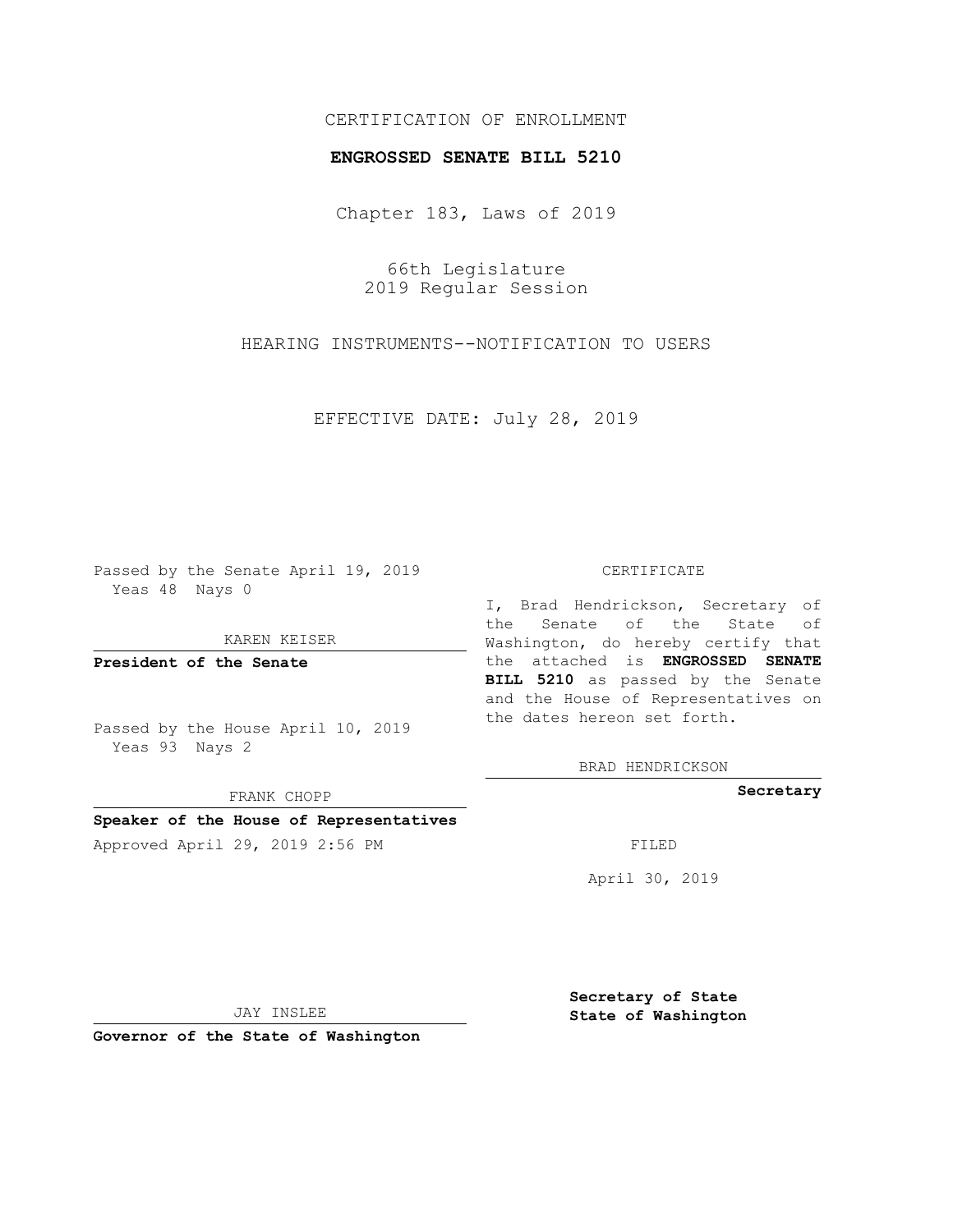### **ENGROSSED SENATE BILL 5210**

AS AMENDED BY THE HOUSE

Passed Legislature - 2019 Regular Session

# **State of Washington 66th Legislature 2019 Regular Session**

**By** Senators Palumbo, Bailey, Rolfes, Wilson, C., Randall, Hunt, Das, and Keiser

Read first time 01/16/19. Referred to Committee on Health & Long Term Care.

 AN ACT Relating to notification to purchasers of hearing instruments about uses and benefits of telecoil and bluetooth technology; adding a new section to chapter 18.35 RCW; adding a new section to chapter 43.20A RCW; and creating a new section.

BE IT ENACTED BY THE LEGISLATURE OF THE STATE OF WASHINGTON:

 NEW SECTION. **Sec. 1.** The legislature finds that approximately twenty percent of the population have hearing loss, including more than six hundred fifty thousand Washington state residents who have been diagnosed with hearing loss. The number is rising; the aging baby boomer generation is increasing age-related hearing loss exponentially, and hearing loss has increased among children and youth in the last decade. As these trends continue, telecoil technology has the potential to benefit more people, but only if consumers are made aware of the technology and its benefits.

 The legislature finds that the federal Americans with disabilities act of 1990 was amended in 2010 to require assistive listening systems in places of public assembly, served by a public address system, to be hearing aid compatible. Currently, the telecoil is the only component within a consumer hearing instrument that enables this mandated compatibility. Without a telecoil-enabled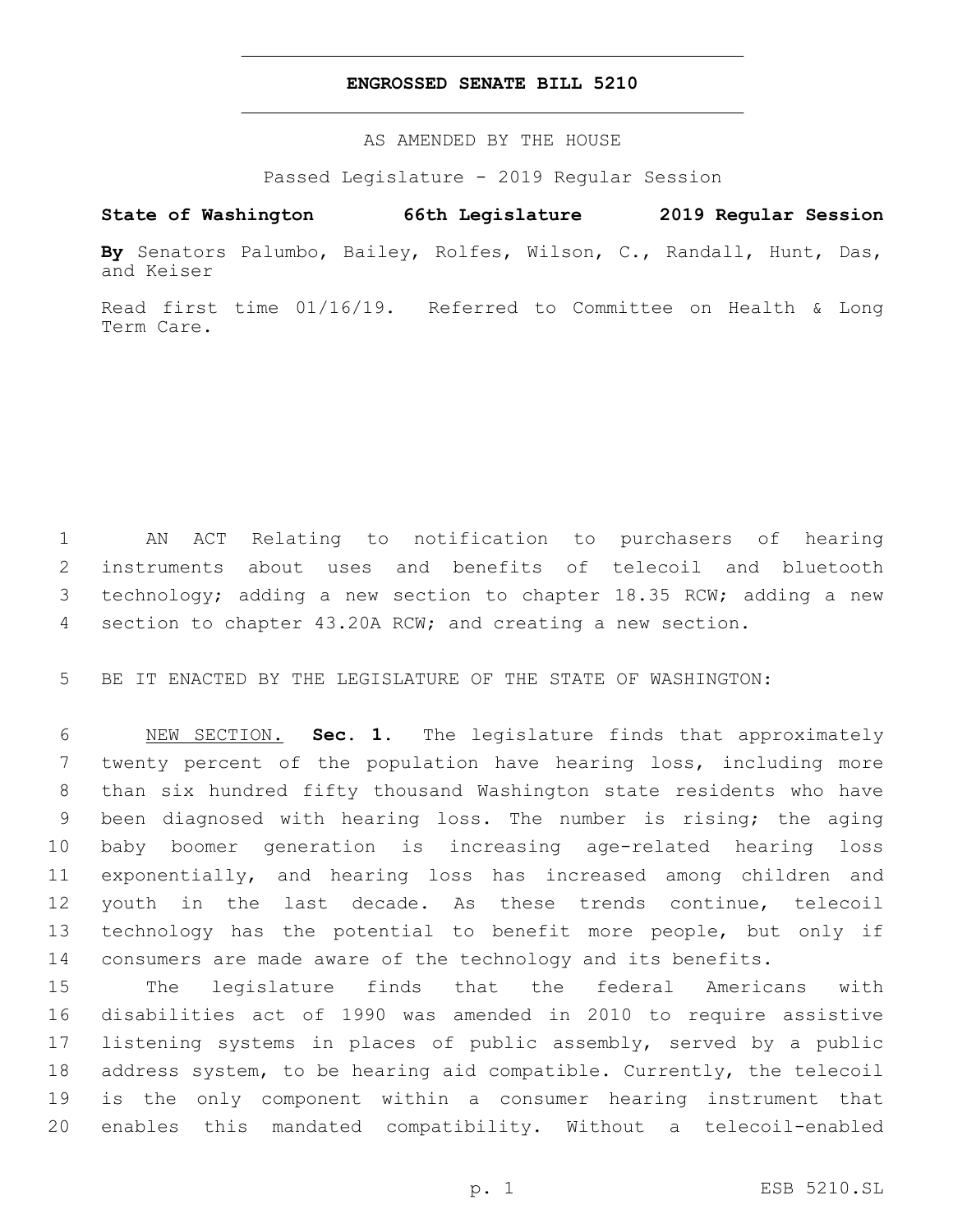hearing instrument a person cannot effectively access mandated 2 assistive listening systems.

 The legislature finds that bluetooth technology is evolving, but it is still generally not suited for long range transmission in a large venue like an auditorium. To date, hearing aid bluetooth technology does not meet compliance standards for assistive listening 7 system requirements.

 Therefore, the legislature intends to increase consumer awareness of benefits and uses of the different types of hearing instruments 10 and technologies.

 NEW SECTION. **Sec. 2.** A new section is added to chapter 18.35 12 RCW to read as follows:

 (1) Any person who engages in fitting and dispensing of hearing 14 instruments shall:

 (a) Prior to initial fitting and purchase, notify a person seeking to purchase a hearing instrument, both orally and in writing, about the uses, benefits, and limitations of current hearing assistive technologies, as defined by the department of health in 19 rule.

 (b) Provide to each person who enters into an agreement to purchase a hearing instrument a receipt, which must be signed by the purchaser at the time of the purchase, containing language that verifies that prior to initial fitting and purchase the consumer was 24 informed, both orally and in writing, about the uses, benefits, and limitations of current hearing assistive technologies, as defined by 26 the department of health in rule.

 (2) The department may adopt rules to create a standard receipt form that persons required to provide notice under this section may provide to purchasers, as required in subsection (1)(a) of this 30 section.

 (3) A person required to provide written notice in subsection (1) of this section may produce written materials, use materials produced by hearing instrument manufacturers or others, or use the materials created by the office of the deaf and hard of hearing, as required in 35 section 3 of this act.

 (4) This section may not be construed to create a private right of action or claim against any person engaging in the fitting and 38 dispensing of hearing instruments.